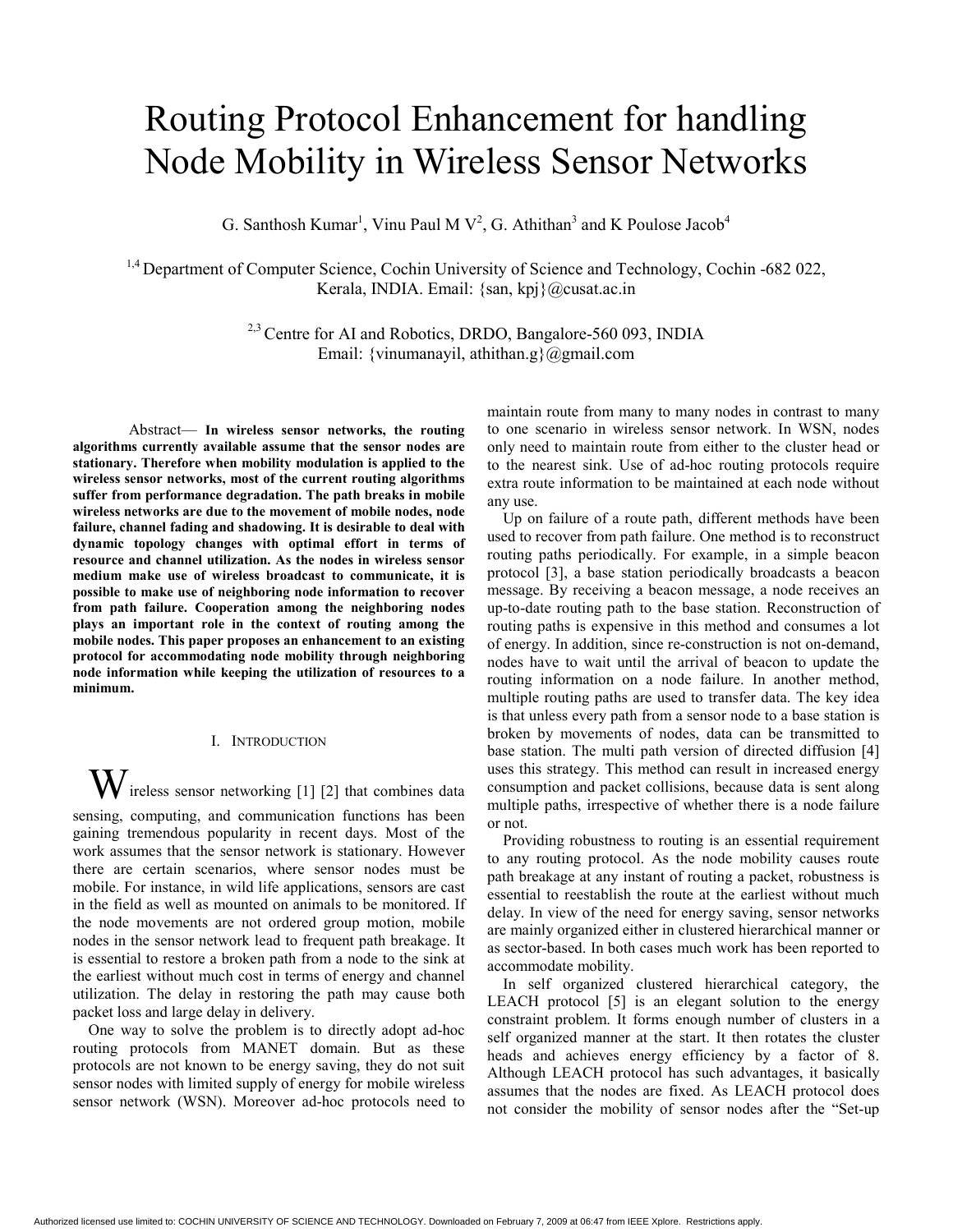Phase" of clusters within a round, it performs poorly with serious data loss in the environment of node mobility.

The enhancement to LEACH to support mobility is addressed in LEACH-Mobile, in short "LEACH-M" [6]. The basic idea in LEACH-M is to confirm whether a mobile sensor node is able to communicate with a specific cluster head or not. This is implemented by transmitting a message, which requests for data transmission back to mobile sensor node from cluster head within a time slot allocated in TDMA schedule of a wireless sensor cluster. If the mobile sensor node does not receive the data transmission from cluster head within an allocated time slot according to TDMA schedule, it sends a join-request message at next TDMA time slot allocated. Then it decides the cluster to which it will belong for this moment by receiving cluster join-ack messages back from specific cluster heads. The LEACH-M protocol achieves definite improvement in data transfer success rates as mobile nodes increase compared to the non-mobility centric LEACH protocol.

LEACH-M handles node mobility well, if the cluster heads are more or less stationary. But it is not true in all the cases, as the cluster head election happens from the same set of mobile nodes. Also the cluster head rotation is purely random and depends on the number of times the node was a cluster head in earlier rounds of TDMA, which is exactly the same way as in basic LEACH protocol. But as the cluster head keeps moving before the rotation happens, cluster itself gets disturbed and an enormous amount of packet loss may occur until the formation of the next new cluster under a new head.

 In this paper we propose an improvement to the LEACH-M protocol, which is suitable for mobile wireless sensor networks. The basic idea of this LEACH-Mobile-Enhanced (LEACH-ME) protocol is to make sure as much as possible that the cluster heads are from the group of mobile nodes having minimum node mobility or they are in a group motion with the other cluster members (as in RPGM model [7]). With the modified cluster heads election process, the proposed protocol makes sure that the clusters are disturbed minimally in the event of movement of cluster heads.

#### II. LEACH-MOBILE-ENHANCED PROTOCOL

#### *A. LEACH Routing Phases*

The LEACH operations are mainly in two major phases - Set-up phase and Steady-state phase. Set-up phase is the initial one and this is the phase where all cluster formation takes place. This phase is relatively short compared to the steadystate phase. In this phase, one of the basic ideas in LEACH-ME is to confirm the election of specific cluster heads which either have no node movement or minimum relative node movement.

In the steady-state phase, the cluster head and non-cluster head nodes receive a particular message at a given time slot according to TDMA time schedule of sensor cluster, and then reorganize the cluster with minimum energy consumption. The steady state phase does the actual data transfer between the sensing node and the sink.

## *B. Cluster Head Election and Maintenance in LEACH-M*

LEACH-M uses the same set-up procedure used in the basic LEACH protocol. In LEACH, the nodes organize themselves into local clusters, with one node acting as the local base station or *cluster-head*. If the cluster heads are chosen a priori and fixed throughout the system lifetime, as in conventional clustering algorithms, it is easy to see that these sensors chosen to be cluster-heads would die quickly due to overloading, ending the useful lifetime of all nodes belonging to those clusters. Thus LEACH includes randomized rotation of the high-energy cluster-head position such that it rotates among the various sensors in order not to drain the battery of a single sensor. In addition, LEACH performs local data fusion to "compress" the amount of data being sent from the clusters to the base station, further reducing energy dissipation and enhancing system lifetime.

Sensors elect themselves to be local cluster-heads at any given time with a certain probability. These cluster head nodes broadcast their status to other sensors in the network. Each sensor node determines to which cluster it wants to belong by choosing the cluster-head that requires the minimum communication energy. Once all the nodes are organized into clusters, each cluster-head creates a schedule for the nodes in its cluster. This allows the radio components of each noncluster-head node to be turned off at all times except during its transmit time, thus minimizing the energy dissipated in the individual sensors.

#### *C. Cluster Head Election and Maintenance in LEACH-ME*

In LEACH the election and cluster head rotation makes sure that the cluster heads do not die due to prolonged extra work. This is done by the random rotation of the cluster head duty across the nodes in the cluster by considering the energy level of the nodes. In view of mobility centric environment, the election of a cluster or the job rotation of the cluster head on purely energy level, without considering the node mobility can cause serious problem. A node with sufficiently rich energy level, taking over the duty of cluster head possessing high mobility, may move out of the cluster, causing the cluster to become headless. The situation causes the cluster to go for a new cluster head. But again the mobility of the nodes is not considered causing the same process to repeat.

To cope with the situation of cluster head going out of reach due to mobility, the head rotation process needs to consider the node's mobility. The nodes need to maintain certain additional information to make room for handling mobility. Following are some of the information the node should maintain [8]:

- *Role*: to indicate if the sensor is acting as a Cluster head CH (value=1) or as a participating node (value=0) in the zone
- *Mobility Factor*: calculated based on the number of times that a node changes from one cluster to another or on the basis of remoteness.
- *Members List*: if the node is a cluster head, a list which contains references to the nodes associated with its Cluster.
- *TDMA Schedule*: Time slot information, when data need to be collected from the sensor nodes by the cluster head.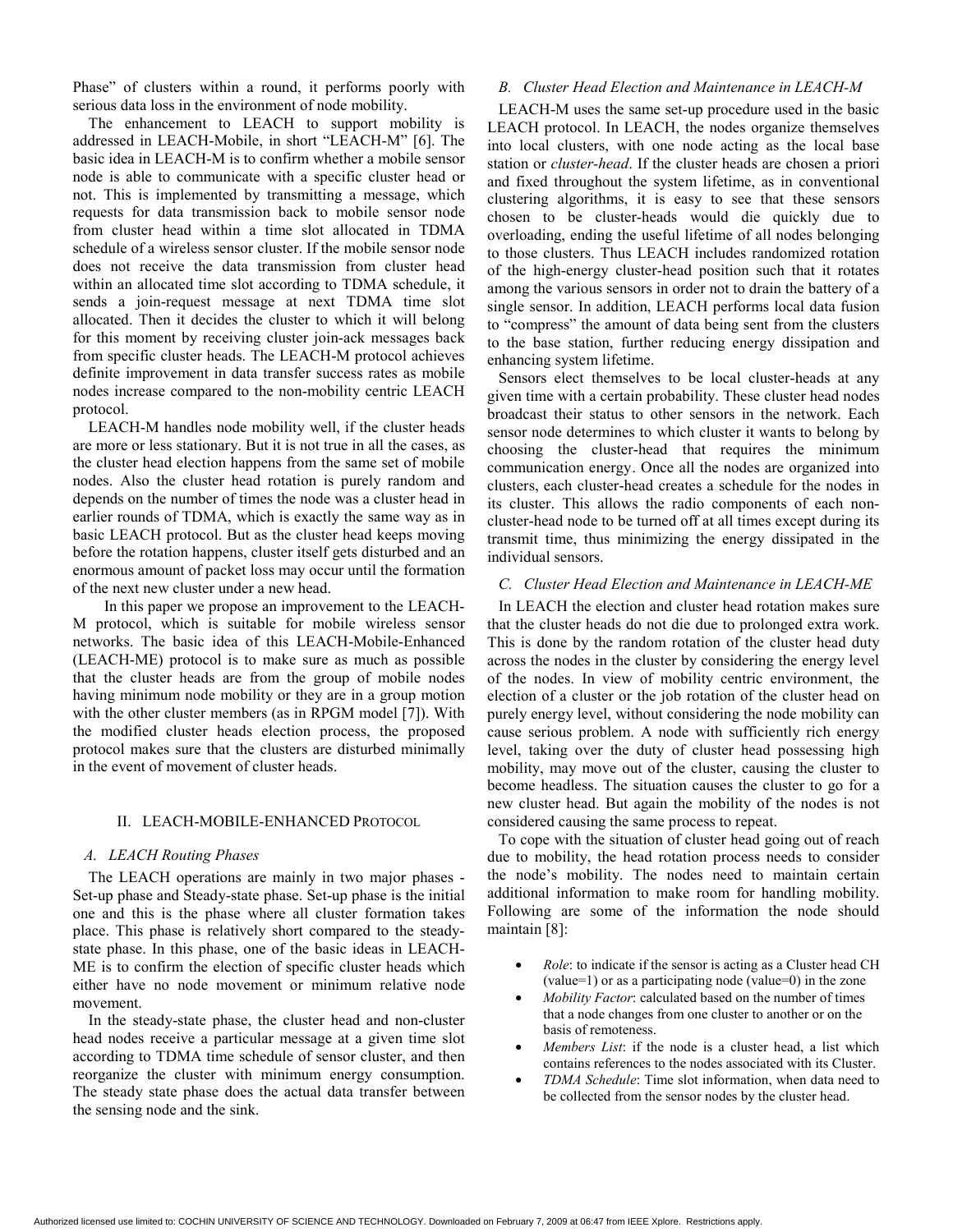The node needs to maintain all these four information, in which the mobility factor is the one with prime importance for the election of cluster head. There are different approaches to calculate mobility factor. One approach is to calculate the transitions the node makes across the cluster and the other one is through the concept of remoteness proposed in [9]. In our proposed scheme we primarily focus on the second method for the cluster head election.

#### *1) Mobility factor based on transition count*

The node associated to a cluster in motion may break its association to the cluster head and create a new association with a new cluster head in its new territory. The mobility factor is calculated based on the number of times the node moves from one cluster to another.

#### *2) Mobility factor through the Concept of Remoteness*

Mobility measure should have a linear relationship with link change rate. If all the nodes in the cluster are in group motion like in RPGM [7], even though the nodes are in motion, the average link change is minimal, maintaining high spatial dependency. The node movement in such scenarios doesn't make any breakage of association with the cluster head. So remoteness can be treated as a measure of mobility factor.

Let  $n_i(t)$ ,  $i = 0,1,2,3,...N-1$ , where N is the number of nodes, represents the location vector of node *i* at time *t* and  $d_{ii}(t) = |n_{i}(t) - n_{i}(t)|$ , the distance from node *i* to *j* at time

*t*. Then the remoteness from node *i* to node *j* at time *t* is  $R_{i}$  (*t*) =  $F(d_{ii}(t))$ , where F is the function of remoteness. For a simple choice of F as identity function, the remoteness is just the distance between the nodes.

As a node moves relative to the other nodes, remoteness remains proportionate to its previous values. But as the node moves in a manner, in which its speed and angular deviation from the current state are not predictable, remoteness changes in time. Thus the definition of relative mobility measure in terms of remoteness of a node as a function of time with respect to its immediate neighbors is

$$
M_i(t) = \frac{1}{N-1} \sum_{j=0}^{N-1} |d'_{ij}(t)|
$$
 (1)

In order to calculate d  $_{ij}(t)$ , from *i*<sup>th</sup> node to all its *j*<sup>th</sup> neighboring nodes, the broadcast medium may be used. In LEACH protocol all nodes in a cluster are time synchronized with the cluster head. The TDMA schedule issued by the cluster head are complied by the nodes. Each node uses its time slot given by the schedule to communicate to the cluster head. To reduce energy consumption during the other time slots not intended for a node, the node goes to sleep mode. Therefore even though a node is in the radio range of its neighboring nodes, it can not hear the information sent by its immediate neighbors. In order for nodes to hear simultaneously, the cluster head gives an extra time slot as shown in Figure 1.

During the period of extra time slot, called ACTIVE slot, all nodes need to send their broadcast IDs. As all nodes are time synchronized with cluster head and use radio propagation, the node *i* can make use of the ID broadcast of all the nodes it hears and calculate  $d_{ii}$  (t).

Let beacon sent by a neighboring node was at the start of ACTIVE time slot  $t_1$  and received at time  $t_2$ . The distance  $d_{ii}(t)$ = Radio velocity  $*$   $|t_2-t_1|$ .

| Slot | Slot | Slot<br>- | . | Slot<br>N-1 | <b>ACTIVE</b> |
|------|------|-----------|---|-------------|---------------|
|------|------|-----------|---|-------------|---------------|

Figure.1 TDMA time slots in LEACH-ME protocol

Upon receiving the information from all the nodes, it's possible to calculate the mobility factor for N neighbors through equation (1). The node with least mobility factor is considered for the next cluster head, provided the energy level of that node is not below the threshold. Also the transition count for the node is checked to be minimal among all of its neighbors.

The method is explained in steps as given below. We denote  ${a}$  as the normal node, c as the cluster head. The following steps illustrate cluster head election process.

- 1. Cluster head c sends ACTIVE message to all its cluster members to wake up simultaneously. ACTIVE:  $c \rightarrow \{a\}$ : wake up
- 2. Upon receiving the ACTIVE message, all cluster members broadcast their IDs with time-stamp. All cluster member nodes set time-out to receive broadcast of their entire neighboring node IDs. The ID\_broadcast helps individual node to know its neighbors.

ID\_broadcast:{a} *→* NEIGHBORS*:* know\_neighbors

3. Once the broadcast ID timer expires, each node calculates the remoteness based on the IDs received and the time at which the IDs are received. The calculated remoteness information is broadcast by each node. The process helps to know the remoteness of neighbors of each other.

remoteness:  ${a} \rightarrow NEIGHBORS$  :know remoteness

4. Once all the remoteness values of neighbors are received nodes can go for cluster head election, where the node with minimal mobility factor is elected as cluster head, provided its energy level is not below the threshold.

 It should be noted that the cluster head election need not be done at every TDMA time slot. ACTIVE time slot can be introduced periodically after a certain number of regular TDMA periods. The periodicity can be decided based on the active mobility of the nodes. Initial creation of clusters is based on certain random selection. The number of cluster heads is based on a suggested percentage of cluster heads for the network. Normal figure is 5% of the total number of nodes. In view of mobility, the figure can go high depending on the spatial dependency factor and the speed with which the nodes move. A probable figure could be of the order of 5 -15 % of the total number of nodes.

#### *D. Steady State phase in LEACH-ME*

In the set-up phase of LEACH, the clusters are organized and cluster heads are elected. Configuration formed in the setup phase is used to transfer monitored data to the base station during the steady state phase. Because of that, it can not accommodate the alteration of cluster by mobile sensor nodes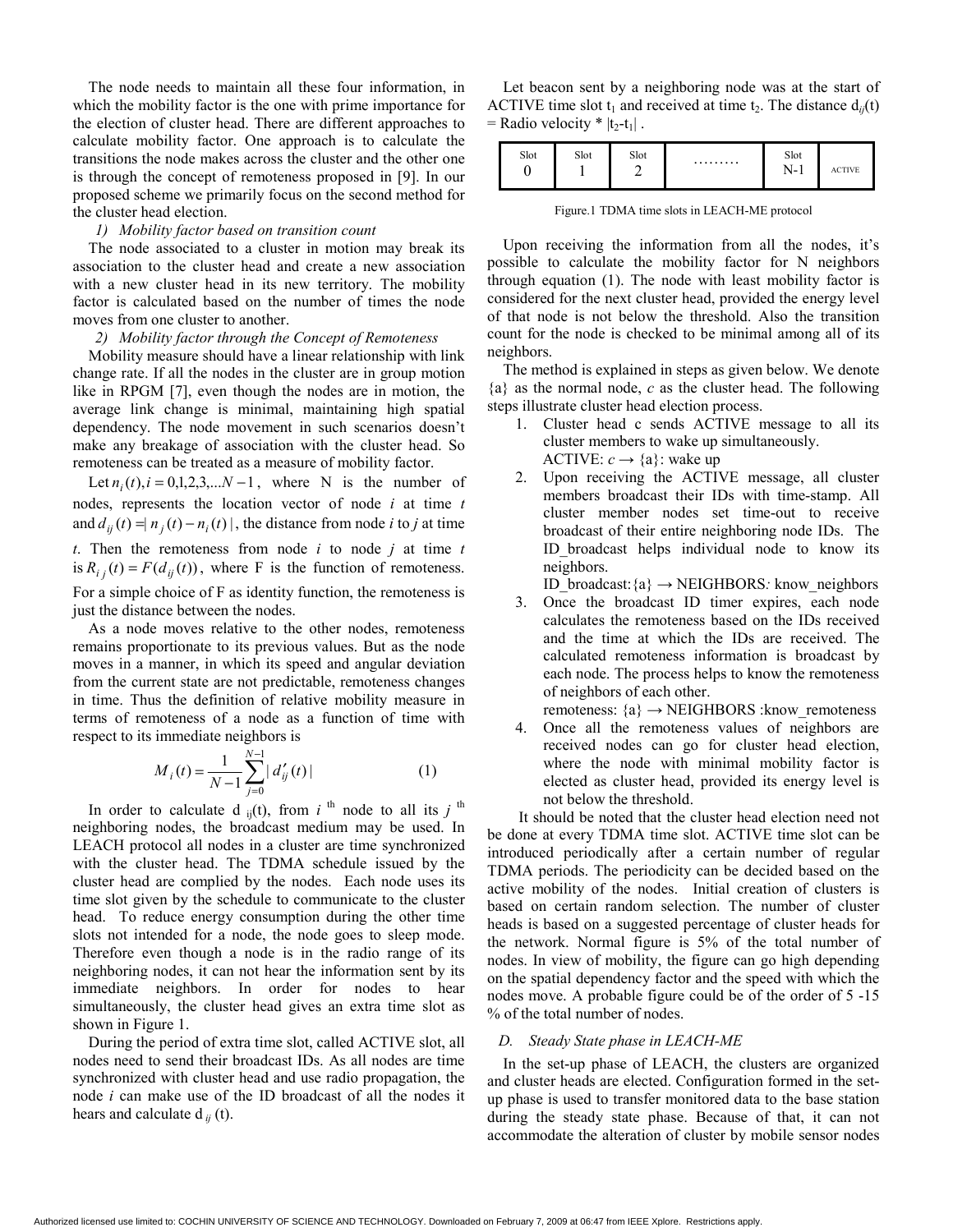during the steady-state phase. It is possible to resolve this problem by a simple and traditional method that adds membership declaration of mobile nodes to typical LEACH protocol. In LEACH-M scheme, the non-cluster head nodes instead of sending the data to the cluster head in their allotted time slot in the TDMA schedule wait for a request (REQ\_Data) from the cluster head to send data.

 In the vicinity of mobility it may happen that the REQ\_Data sent to a particular node by the cluster head is not received by the node, since it is moved to a new location which is not in the radio range of its current cluster head. After sending the REQ\_Data, if no response is obtained from the node before the frame slot allotted for that node, the node will be marked as mobile-suspect. If the same thing repeats for the next time slot allotted for the same node, then the suspect node is declared as mobile and the frame slot for that node is deleted from the TDMA schedule.

 On the other hand, if the node doesn't receive any REQ\_Data from the cluster head when it is awake, it marks itself as suspect of non-member of cluster. During the next frame slot allotted to this node, if the same thing repeats, then it takes the decision that it is not a member of the cluster.



Figure.2 Message sequences for cluster join of a mobile node

Once a node becomes a non-member in any of the cluster, it looks for a cluster to join by sending a broadcast JOIN\_REQ. The cluster head hearing the JOIN\_REQ allots a time slot in its TDMA schedule and broadcasts it to all the node members including the new member. Upon receiving the new TDMA schedule the mobile node now becomes part of the cluster and uses the new cluster schedule. The sequence of messages are shown in Figure 2

## III. RADIO MODEL FOR LEACH-ME

The first order radio model [5] used in LEACH and LEACH-M is used for LEACH-ME, where radio dissipates  $E_{elec} = 50$ *nanoJoule* / bit to drive the transmitter and the transmit-amplifier dissipates  $\varepsilon_{elec} = 100picoJoule/ bit/m^2$ . It is assumed that radio can be turned on or off as and when required, to save energy. Also the radio spends the minimum energy required to reach the destination. The transmission cost of LEACH-M is different from LEACH-ME because of the

additional effort to calculate the remoteness at the ACTIVE slot.

Assuming k-bit message is sent on normal and  $k_{\text{active}}$  is sent on ACTIVE slot, transmission and receiving cost for a distance of *d* for *k*-bit can be calculated as follows

Transmitting cost for LEACH-M:

$$
E_{Tx}(k,d) = E_{Tx-elec}(k) + E_{Tx-amp}(k,d)
$$
 (2)

$$
= E_{elec} * k + \varepsilon_{elec} * k * d^2 \tag{3}
$$

For N nodes in the cluster, the total transmission cost per TDMA cycle is:

$$
E_{Tx-cluster}(k, d) = (N - 1) * E_{elec} * k + \varepsilon_{elec} * k * \sum_{i=1}^{N} d_i^2
$$
 (4)

Transmitting cost of LEACH-ME per TDMA cycle is transmitting cost of LEACH-M per TDMA cycle added with active slot cost.

$$
E_{Tx-cluster} (k, d) = (N - 1) * E_{elec} * k + \varepsilon_{elec} * k * \sum_{i=1}^{N} d_i^2
$$
  
+ 2(N - 1) \* E\_{elec} \* k\_{active} + 2 \* \varepsilon\_{elec} \* k\_{active} \* \sum\_{i=1}^{N} d\_i^2 (5)

In active slots the k-active bits need to be sent twice, one for ID transmission and other for remoteness transmission. The extra energy dissipated is in the ACTIVE slots to achieve awareness of the remoteness to elect cluster head. The number of bits in active frame is assumed to be less than that of the data frame bits.

Reception cost will be same in LEACH-M and LEACH-ME

Reception cost:

$$
E_{Rx}(k) = E_{Rx-elec}(k)
$$
\n<sup>(6)</sup>

$$
E_{Rx}(k) = E_{elec} * k \tag{7}
$$

The radio channel is assumed to be symmetric for given signal to noise ratio.

#### IV. EXPERIMENTAL RESULTS

To evaluate the performance of LEACH-ME, we simulated LEACH-M and LEACH-ME using 100 random nodes with topology for a 100m x 100m network region. The base Station is located at (50, 50) in the center of the 100m x 100m field. We simulated the wireless sensor network to get the number of data packets that are successful in reaching the base station. The simulation is run by changing the mobility factor for LEACH-M and LEACH-ME. We also simulated the amount of energy dissipations for the data packets transmitted.

Figure 3 shows the average successful communication rate for various mobility factors. At low mobility, the performance of LEACH-M and LEACH-ME are comparable. But as the mobility increases, there is a definite improvement in average successful communication rate in LEACH-ME. As is obvious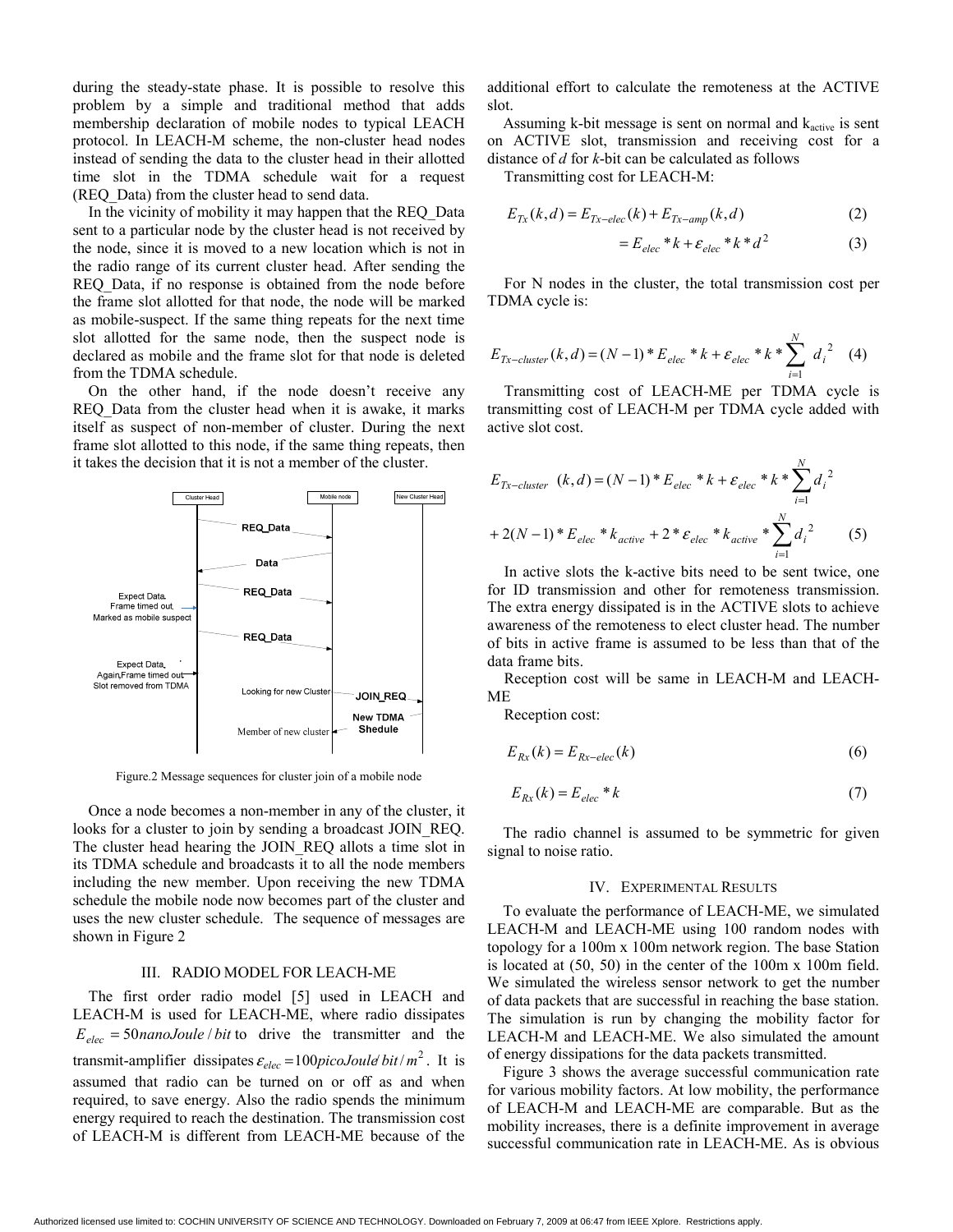from figure 4, at the mobility factor of 4.0 the successful communication rate is 16%, which is better than the LEACH-M. On the other hand the amount of energy dissipation as well as computational overhead increases as mobility increases. This is obvious from figure 5 and figure 6. At very high mobility (mobility factor 4 and above), the overhead of LEACH-ME is 22% more than that of the overhead of LEACH-M



Figure 3 Average successful Communications of Leach-M and LEACH-ME for various mobility factors



Figure 4 Performance of LEACH-ME over LEACH-M protocol.



Figure 5 Computational overhead by the LEACH-M and LEACH-ME protocol against the mobility factor



Figure 6 Energy overhead of LEACH-M and LEACH-ME protocols against the mobility factor

#### V. CONCLUSION

In this paper, we describe how the LEACH protocol can be enhanced to handle mobility modulation. The paper makes use of the proposals in LEACH-M protocol where nodes isolated due to mobility from the cluster are reconnected to a new cluster through appropriate mechanism. The proposed LEACH-ME protocol follows the same reconnection mechanism for the isolated node. It uses the concept of remoteness for electing the cluster head.

The simulation experiment shows that the proposed enhanced protocol outperforms LEACH-M in average successful communication rate by a reasonable margin, at very high mobility. It is also clear that to achieve the level of extra performance, energy dissipation needs to be sacrificed at a tolerable level.

# ACKNOWLEDGMENT

The authors would like to thank Mr. A.V. Sahadevan for his contribution to the original proposal that led to this paper and for his initial comments on the manuscript.